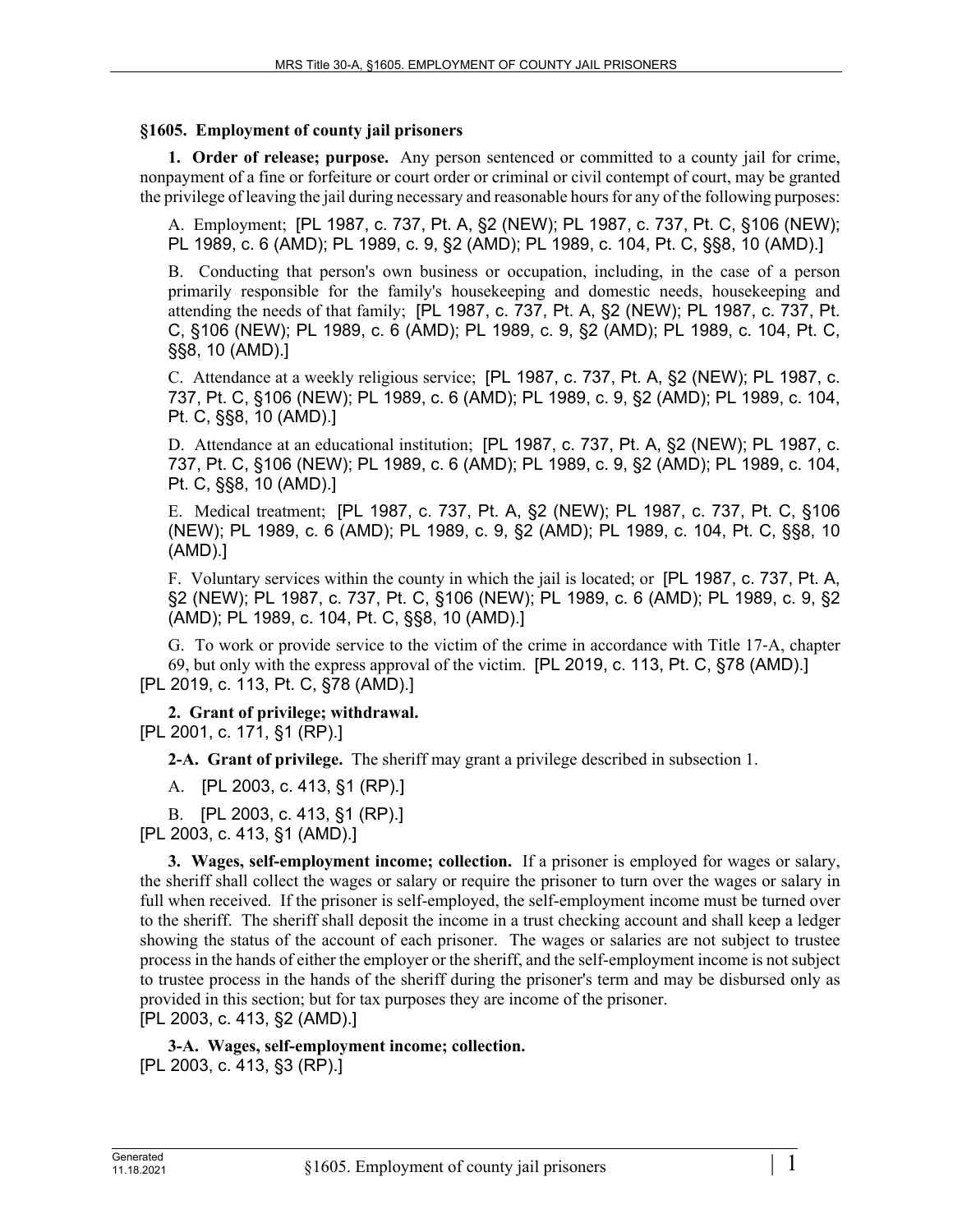**4. Board; transportation.** Every prisoner gainfully employed is liable for the cost of board in the jail, as fixed by the county commissioners. If necessarily absent from jail at a mealtime, the prisoner shall by request be furnished with an adequate nourishing lunch to carry to work. The sheriff shall charge the prisoner's account, if there is one, for board.

If prisoners are gainfully self-employed, they shall pay the sheriff for board, in default of which privileges under this section are automatically forfeited.

If the jail food is furnished directly by the county, the sheriff shall account for and pay over these board payments to the county treasurer. The county commissioners may provide that the county furnish or pay for the transportation of prisoners employed under this section to and from the place of employment.

[PL 1987, c. 737, Pt. A, §2 (NEW); PL 1987, c. 737, Pt. C, §106 (NEW); PL 1989, c. 6 (AMD); PL 1989, c. 9, §2 (AMD); PL 1989, c. 104, Pt. C, §§8, 10 (AMD).]

**5. Disbursements.** The wages or salaries of employed prisoners and employment income of selfemployed prisoners must be disbursed by the sheriff for the following purposes, in the following order:

A. The board of the prisoners; [PL 1987, c. 737, Pt. A, §2 (NEW); PL 1987, c. 737, Pt. C, §106 (NEW); PL 1989, c. 6 (AMD); PL 1989, c. 9, §2 (AMD); PL 1989, c. 104, Pt. C, §§8, 10 (AMD).]

B. Necessary travel expenses to and from work and other incidental expenses of the prisoners; [PL 1987, c. 737, Pt. A, §2 (NEW); PL 1987, c. 737, Pt. C, §106 (NEW); PL 1989, c. 6 (AMD); PL 1989, c. 9, §2 (AMD); PL 1989, c. 104, Pt. C, §§8, 10 (AMD).]

C. Support of the prisoners' dependents, if any; [PL 1987, c. 737, Pt. A, §2 (NEW); PL 1987, c. 737, Pt. C, §106 (NEW); PL 1989, c. 6 (AMD); PL 1989, c. 9, §2 (AMD); PL 1989, c. 104, Pt. C, §§8, 10 (AMD).]

D. Payments, either in full or ratably, of restitution, and of the prisoners' obligations, acknowledged in writing, in accordance with Title 17‑A, chapter 69, or that have been reduced to judgment; [PL 2019, c. 113, Pt. C, §79 (AMD).]

D-1. Any fine, forfeiture, penalty or fee imposed upon a defendant; [PL 2003, c. 413, §4 (NEW).]

D-2. Any amount of attorney's fees or other expense authorized by the court at the request of the defendant or attorney and actually paid by the State on behalf of the defendant on the grounds that the defendant has been found to be indigent; [PL 2003, c. 413, §4 (NEW).]

D-3. Any surcharge imposed by Title 4, section 1057; and [PL 2003, c. 413, §4 (NEW).]

E. The balance, if any, to the prisoners upon their release. [PL 1987, c. 737, Pt. A, §2 (NEW); PL 1987, c. 737, Pt. C, §106 (NEW); PL 1989, c. 6 (AMD); PL 1989, c. 9, §2 (AMD); PL 1989, c. 104, Pt. C, §§8, 10 (AMD).]

[PL 2019, c. 113, Pt. C, §79 (AMD).]

**5-A. Disbursements.** 

[PL 2003, c. 413, §5 (RP).]

**6. Restitution disbursements.** Notwithstanding subsection 5, the wages or salaries of employed prisoners, employment income of self-employed prisoners or income from any other source must be disbursed by the sheriff in accordance with any restitution authorized by section 1562. These disbursements may not be authorized until any disbursements required by subsection 5, paragraphs A to D have been made.

[PL 2003, c. 413, §6 (AMD).]